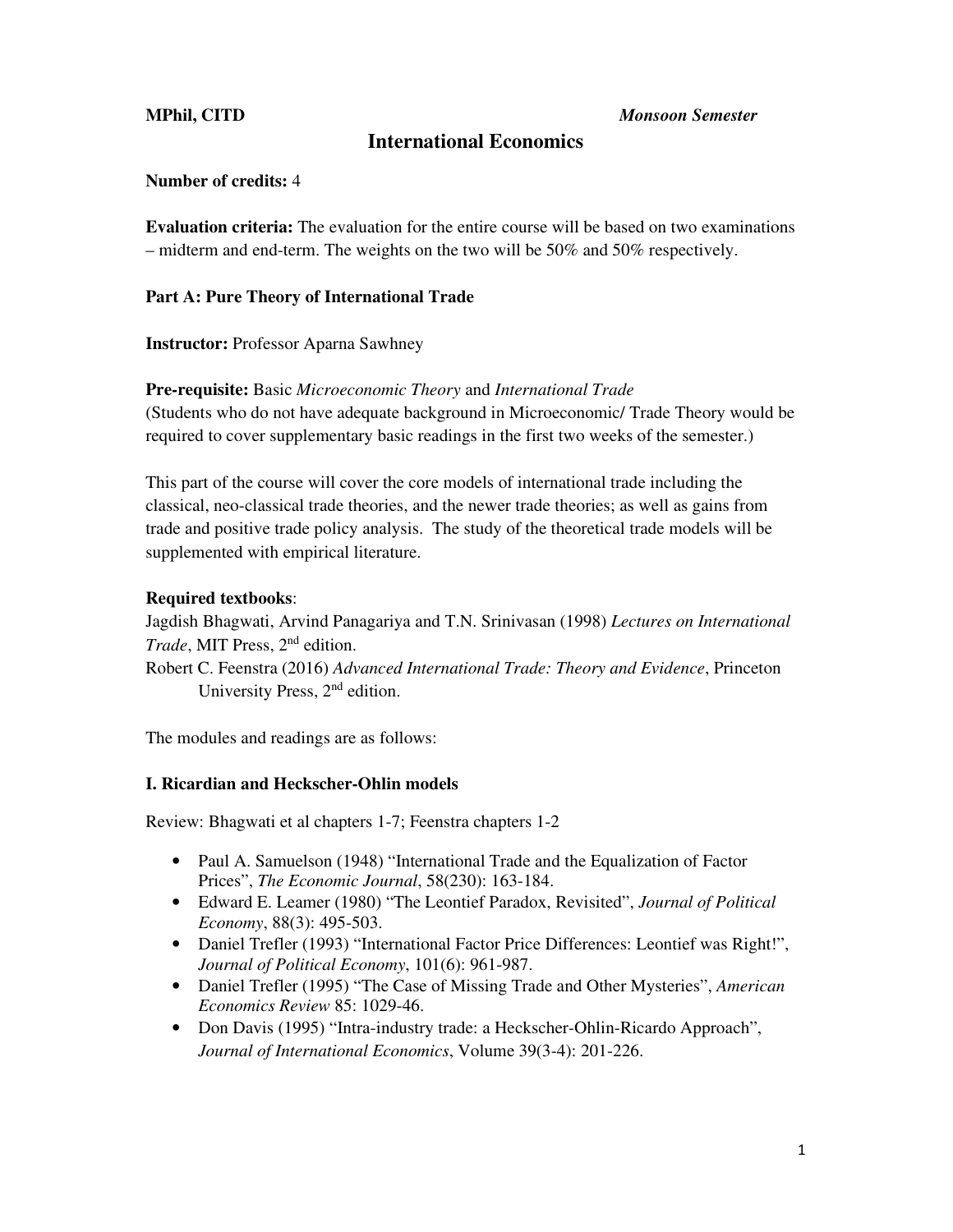# **II. Imperfect Competition and Heterogenous Firms**

Review: Feenstra chapters 5-6.

- Paul Krugman (1980) "Scale Economies, Product Differentiation and the Pattern of Trade", *American Economic Review*, Volume 70(5): 950-959.
- P. R. Krugman (1991) Increasing Returns and Economic Geography, *Journal of Political Economy*, Volume 99: 483-499
- Donald Davis and David E. Weinstein (2003) "Why countries trade: Insights from firm-level data", *The Japanese and International Economies*, 17: 432-447.
- Marc J. Melitz (2003) "The Impact of Trade on Intra-Industry Reallocations and Aggregate Industry Productivity," *Econometrica*, 71(6): 1695-1725
- Petia Topalova and Amit Khandelwal (2011) "Trade Liberalization and Firm Productivity: The Case of India", *The Review of Economics and Statistics*, 93(3): 995- 1009.

# **III. Gains from Trade and Strategic Trade Policy**

Review: Bhagwati et al chapters 12, 17-19, 29

- Paul A. Samuelson (1930) "The Gains from International Trade", *The Canadian Journal of Economics and Political Science*, 5(2): 195-205.
- Robert C. Feenstra (1992) "How Costly is Protectionism", *The Journal of Economic Perspectives*, 6(3): 159-178.
- Jeffrey Frankel and David Romer (1999) Does Trade Cause Growth, *American Economic Review*, 379-399.
- Marc J Melitz (2005) "When and how should infant industries be protected?", *Journal of International Economics*, 66: 177-196.
- Marc J. Melitz and Daniel Trefler (2012) "Gains from Trade when Firms Matter", Journal of Economic Perspectives, 26(2): 91-118.
- Robert C. Feenstra (2018) "Alternative Sources of the Gains from International Trade: Variety, Creative Destruction, and Mark-ups", *The Journal of Economic Perspectives*, 32(2): 25-46.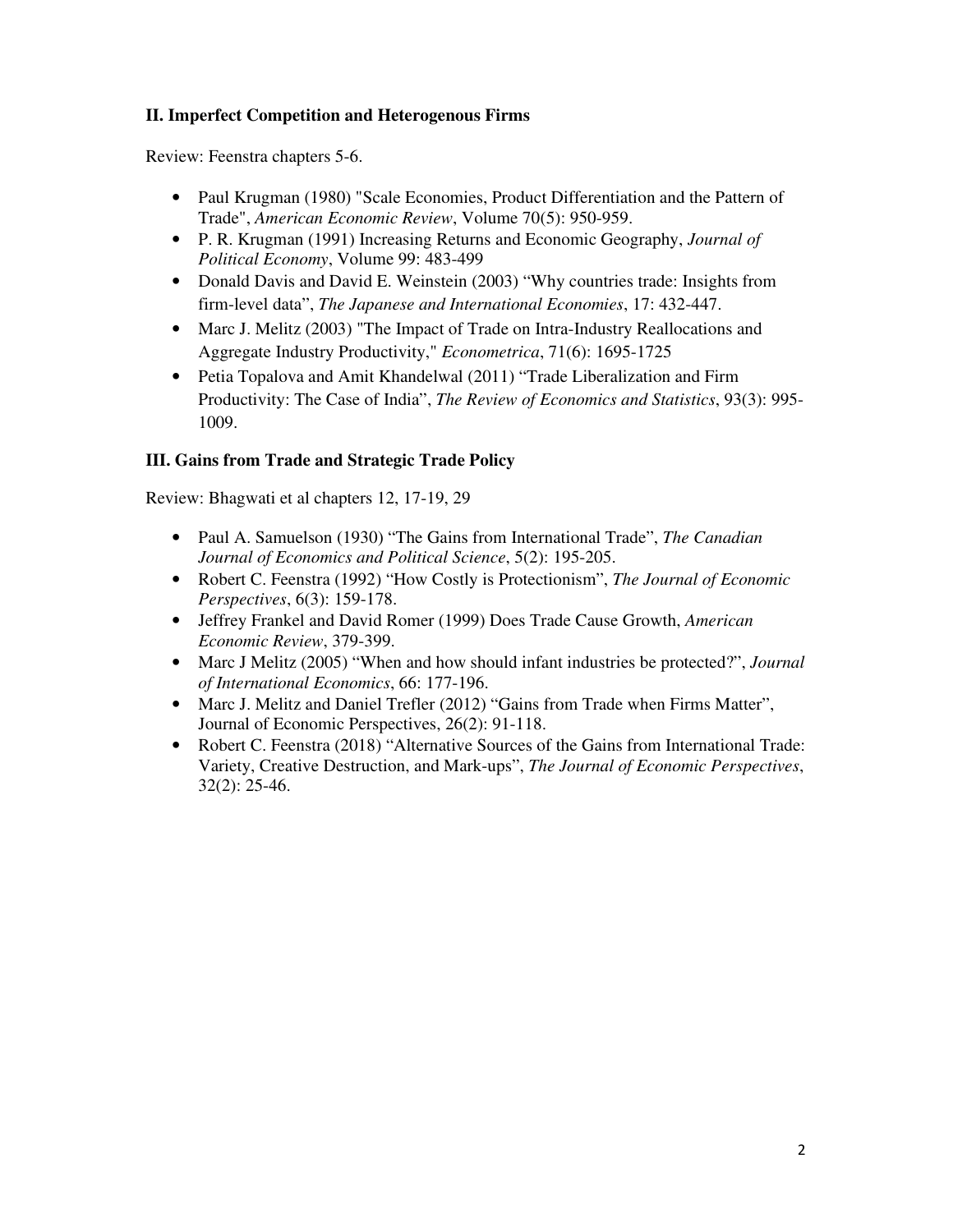## **Part B: International Macroeconomics**

## **Instructor:** Professor Meeta K. Mehra

This part of the course will cover key themes in international macroeconomics with focus on the underlying theories that have evolved to understand these, and the applications to real economies. The course will comprise topics such as global imbalances, the static Mundell-Fleming model, an intertemporal approach to open economy macroeconomics, including government budgetary policy and current account, real and nominal exchange rate determination.

Pre-requisites: Basic *Microeconomics, Macroeconomics* and *Mathematical Economics*.

The **main texts** for the course are:

- 1. Obstfeld, Maurice and Rogoff, Kenneth (1996), Foundations of International Macroeconomics, MIT Press – henceforth O&R
- 2. Nelson, C. Mark (2001), International Macroeconomics and Finance: Theory and Econometric Methods, Blackwell Publishers–henceforth NM
- 3. Schmitt-Grohe, Stephanie, Uribe, Martin, Woodford, Michael (2016), International Macroeconomics, Columbia University - henceforth SGU&W

## **Module I: Introduction**

- 1. Balance of Payments Accounting and Global Imbalances SGU&W, Chp 1
- 2. Static Mundell-Fleming Model NM, Chp 8

Additional readings

- Lawrence H. Summers (2006), Reflections on Global Account Imbalances and Emerging Market Reserve Accumulation". L K Jha Memorial Lecture, Reserve Bank of India. https://www.harvard.edu/president/speeches/summers\_2006/0324\_rbi.php
- Obstfeld, Maurice, and Kenneth Rogoff (2005), Global Current Account Imbalances and Exchange Rate Adjustment, Brookings papers on Economic Activity, No 1, 67-123.
- Obstfeld, Maurice, Jay Shambagh, and Alan Taylor (2009), Financial Stability, the Trilemma, and International Reserves, NBER Working paper 14217. https://www.nber.org/papers/w14217.pdf

### **Module II: Intertemporal Open Economy Macroeconomics**

- 1. Intertemporal Approach to Current Account Balance
	- a. A small two-period endowment economy
	- b. Role of investment: defining the current account
	- c. A two-region world economy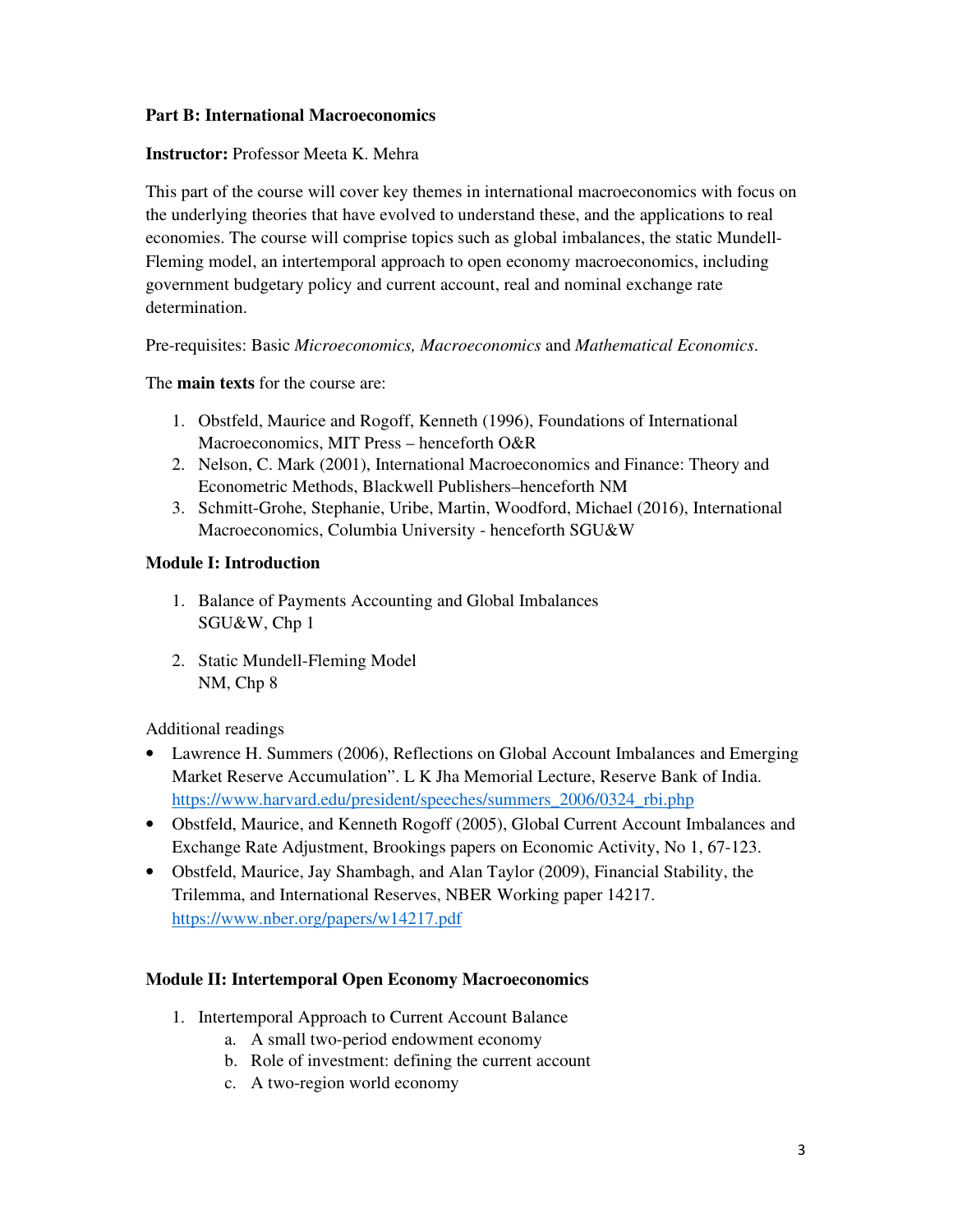O&R, Chp 1

- 2. Dynamics of a Small Open Economy
	- a. A small open economy with many periods and finite time
	- b. An infinite-horizon stochastic model both for endowment economy and with investment
	- c. A stochastic small-country current account model
	- d. Extending the intertemporal model by incorporating shocks in interest rates and relative prices

O&R, Chp 2

- 3. The Life Cycle, Tax Policy, and the Current Account
	- a. Government budget policy in the absence of overlapping generations
	- b. Government budget deficits in an overlapping generations model: government saving, private saving and current account balance; timing of taxes and implications for current account deficit
	- c. Output fluctuations, demographic changes and life cycle savings.

O&R, Chp 3

Additional readings

- Obstfeld, M. and K. Rogoff (2000), The Six Major Puzzles in International Macroeconomics, in NBER Macroeconomics Annual 2000.
- Bergin, P. R. and S. M. Sheffrin (2001), Interest Rates, Exchange Rates and Present Value Models of the Current Account, The Economic Journal, 110 (463): 535–558.
- Glick, R. and K. Rogoff (1995), Global versus Country-specific Productivity Shocks and the Current Account, Journal of Monetary Economics, 35(1): 159–192.
- Feldstein, M. and C. Horioka (1980), Domestic Saving and International Capital Flows, Economic Journal, 90(358): 314-329.

### **Module III: Real and Nominal Exchange Rates**

- 1. The Determinants of Real Exchange Rates
	- a. Law of one price
	- b. Purchasing power parity
	- c. Productivity differentials and real exchange rates: The Balassa-Samuelson model

NM, Chp 7; SGU&W, Chp 1

- 2. Monetary Model and Nominal Exchange Rate Determination
	- a. The monetary model of the balance of payments under flexible exchange rates
	- b. Monetary approach to nominal exchange rate determination the one money economy and the Lucas' two-money monetary economy

NM, Chps 3 & 4; SGU&W, Chp 13